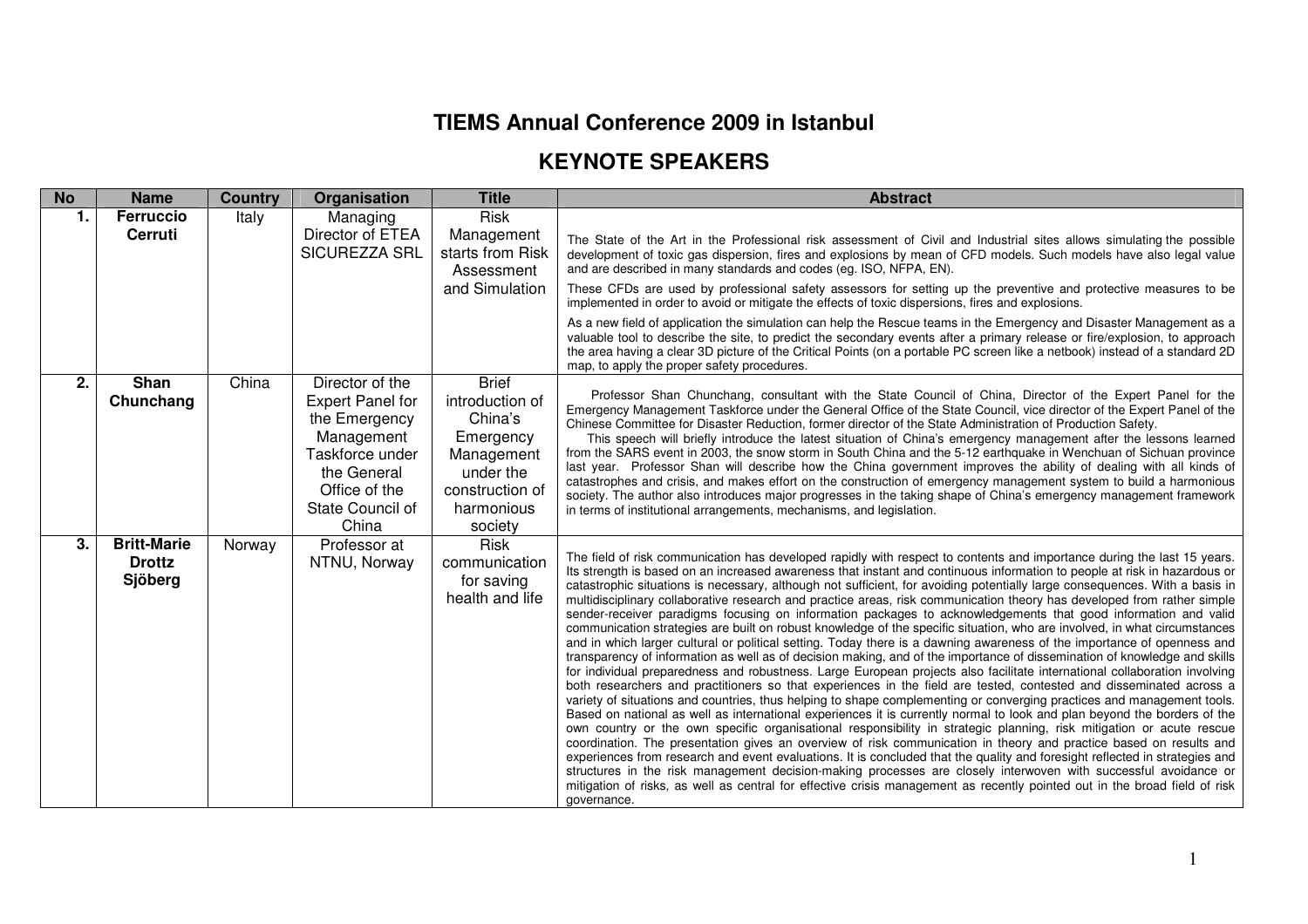| 4. | Hippolyte<br><b>Fofack</b>                                  | <b>USA</b> | <b>World Bank</b>                                            | Overview of<br>Emergency and<br><b>Disaster</b><br>Management in<br>Africa                                          | While developing countries are generally more exposed to natural disasters and systemic risks, African countries' risk<br>exposures are known to be even higher, particularly owing to a relatively high frequency of disasters and to the poor<br>quality of infrastructure and disaster prevention capacity and management institutions. However, the high costs of these<br>deficiencies have increased awareness and need for disaster prevention and management in the region. This<br>presentation provides an overview of emergency and disaster management in Sub-Saharan Africa and discusses the<br>challenges facing African countries, as well as variations in the management models considered by countries in the<br>region to mitigate the growing economic and social costs of disasters in support of long-run growth and sustainable<br>development.                                                                                                                                                                                                                                                                                                                                                                                                                                                                                                                                                                                                                                                                                                                                                                                                                                                                                                                                                                                                                                                                                                                                                                                                                                             |
|----|-------------------------------------------------------------|------------|--------------------------------------------------------------|---------------------------------------------------------------------------------------------------------------------|---------------------------------------------------------------------------------------------------------------------------------------------------------------------------------------------------------------------------------------------------------------------------------------------------------------------------------------------------------------------------------------------------------------------------------------------------------------------------------------------------------------------------------------------------------------------------------------------------------------------------------------------------------------------------------------------------------------------------------------------------------------------------------------------------------------------------------------------------------------------------------------------------------------------------------------------------------------------------------------------------------------------------------------------------------------------------------------------------------------------------------------------------------------------------------------------------------------------------------------------------------------------------------------------------------------------------------------------------------------------------------------------------------------------------------------------------------------------------------------------------------------------------------------------------------------------------------------------------------------------------------------------------------------------------------------------------------------------------------------------------------------------------------------------------------------------------------------------------------------------------------------------------------------------------------------------------------------------------------------------------------------------------------------------------------------------------------------------------------------------|
| 5. | Pierluigi<br>Mancini /<br><b>Jerome</b><br><b>Bequignon</b> | Italy      | <b>ESA</b>                                                   | A User Driven<br>Initiative to<br>tailor Satcom<br>Services for the<br>benefit of Civil<br>Protections in<br>Europe | The impact of both natural and man-made disasters is increasing dramatically, with a fourteen-fold rise in their associated<br>costs since 1950. Prior to 1990 there had been only three disasters whose insured cost exceeded US\$1 billion; since<br>then there have been sixteen and they have affected all regions of the world. Communications are of paramount<br>importance in responding to disasters but terrestrial networks are often disrupted or destroyed at the onset of a major<br>disaster. Their capacity is also often inadequate in disaster situations. A survey of civil protection authorities in 2005<br>revealed that they regard satellite communications as complementary to land-based technologies and useful for<br>overcoming some of their limitations. They recognised the need for a Europe-wide approach to reap the potential benefits<br>of satellite systems, with interoperability between legacy standards and communication technologies. Satellite<br>communications systems can contribute to building resilient networks, largely unaffected by events on the earth's surface,<br>allocation.<br>adding<br>flexibility<br>both<br>coverage<br>in.<br>and<br>capacity<br>This paper will present the activities of the European space agency, driven by civil protection agencies, in order to<br>achieve the benefits of satellite communications in emergency management. Specifically the target is to improve the<br>effectiveness of civil protection agencies in Europe, by enhancing their communications capabilities through the use of<br>satellite communications. Substantial economies of scale may be achieved by federating the requirements of multiple<br>countries and agencies. This would include benefits from standardisation; reduced unit costs of equipment, services and<br>satellite capacity; and the avoidance of unnecessary duplication of resources. It would also set civil protection agencies in<br>a position to influence future development in satellite communications systems and services, so as to better meet their<br>needs. |
| 6. | Gerald<br><b>Epstein</b>                                    | <b>USA</b> | Center for<br>Strategic &<br>International<br><b>Studies</b> | The Global<br>Forum on<br>Biorisks: A<br>Comprehensive<br>, International,<br>Multisectoral<br>Approach             | The Global Forum on Biorisks is premised on the fact that many different professional communities - including not only<br>disaster management but others such as public health, human and veterinary medicine, law enforcement, scientific<br>research, counterterrorism, and industry - play vital roles in managing biological risks, particularly those that are<br>deliberately induced. These communities all share two characteristics. First, addressing deliberate biological risks is not<br>their highest priority; they all have "day jobs" that have greater claim on their time and attention. Second, they typically do<br>not interact with one another in the course of their everyday activities. Nevertheless, they will all have to work together to<br>reduce, mitigate, or respond to natural, accidental, or deliberate sources of disease. At the same time, health risks<br>transcend national boundaries, and so must any efforts to plan for or respond to them.<br>This Forum is a novel approach to foster and empower the partnerships among professional communities around the<br>world that are needed to anticipate, mitigate, and respond to sources of biological risk. It offers a new model for global,<br>"bottom-up," decentralized governance that will operate by socializing and advancing biological risk management within<br>each of the relevant professional communities, and by creating a venue in which these communities can interact,<br>understand each other's roles, share best practices, assess each other's progress, and pursue joint efforts. It offers an<br>approach that is appropriate for a decentralized problem involving non-state actors as well as states, and in which there is<br>little consensus about the magnitude or the likelihood of the problem.                                                                                                                                                                                                                                                                                    |